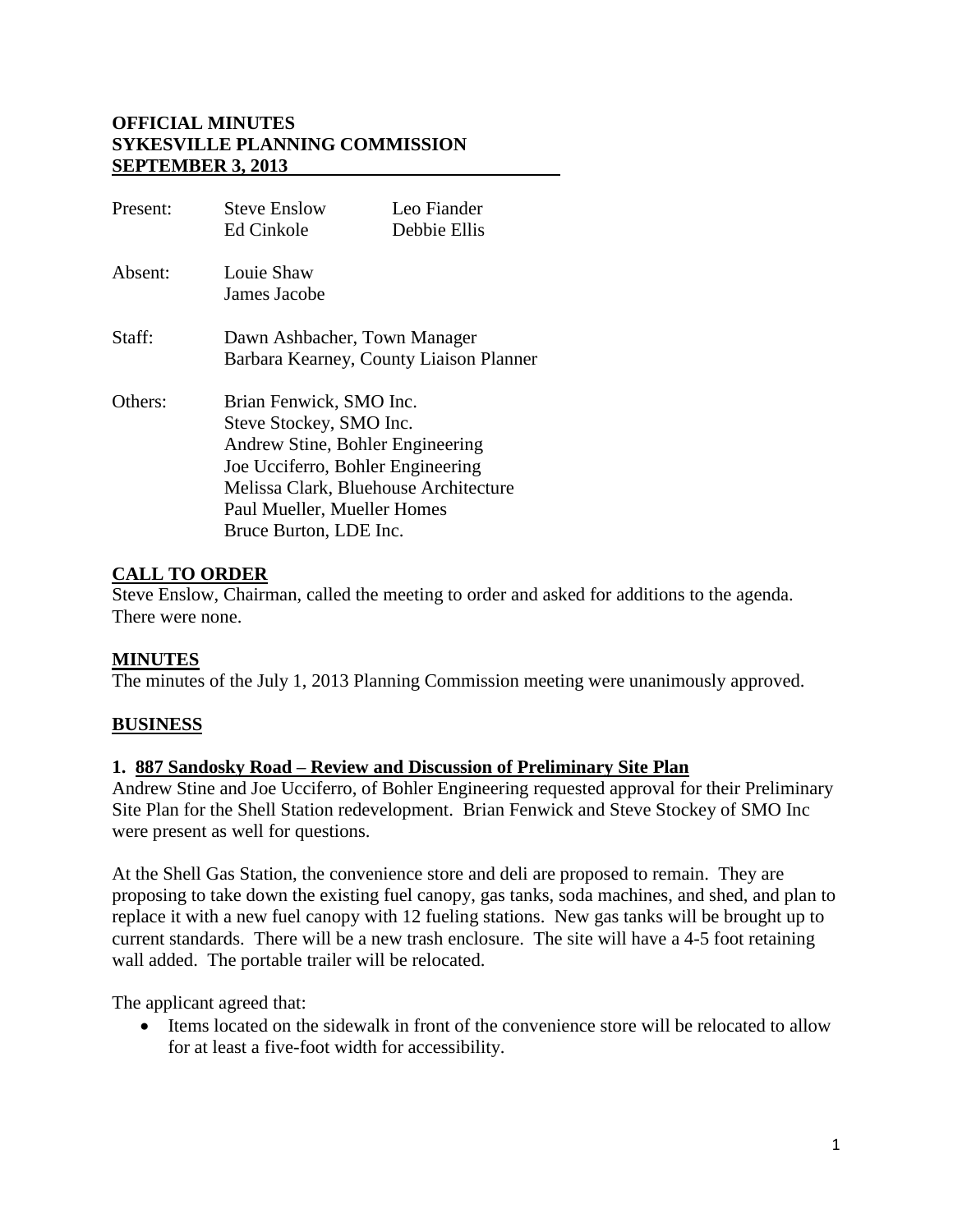- They will consider adding ramps between the convenience store and deli to allow for accessibility. They do not want to connect the sidewalk between the buildings because they are concerned it will interfere with water flow.
- They will try to enhance the landscaping to help screen the gas station from the intersection.
- The portable trailer will be relocated to provide access to the dumpster.

When asked whether there would be sidewalks proposed to lead to the property, Mr. Stine mentioned that are sidewalks proposed on the opposite side. Raincliffe is bringing sidewalks all the way to the intersection. There is a significant grade change in the intersection on the gas station side. This will be further reviewed with the State Highway Administration (SHA).

Bohler Engineering submitted these plans to Carroll County, SHA, and to the Town Engineer. Mr. Stine mentioned that all of the comments would be addressed on the final construction plans but discussed some in detail.

- The Town Engineer expressed concerns about ADA accessibility to the building, specifically ensuring that there is enough clear width and accessibility for patrons to traverse back and forth and to be ADA accessible. Mr. Stine showed the location of the accessible parking spaces as well as provided a route that is clear from the fuel canopy.
- As a result of SHA concerns, this submission included a retaining wall with grading only on the property of the owner.
- SHA also discussed the placement of the Shell sign, as it currently straddles the property line. In the plan it shows it relocated and refaced with LED panels advertising the gas prices.

Concerns were expressed about the dimensions of the new sign, especially the size and brightness of the LED lights not complementing the historic nature/charm of the town as the location is considered a gateway to the Town. The Planning Commission would prefer something more subdued.

Mr. Stine mentioned that the elevation of the area where the sign is moving to is higher. They want customers to be able to see the sign and know the price of gas. The new sign is the same size as the current sign, 40 feet. The LED lights will be three feet tall and will be raised higher to assist patrons in seeing the information. The sign itself will be metal and painted white. Mr. Stine mentioned that there are not a whole lot of options to soften the sign.

### **MOTION**

Ed Cinkole motioned, Debbie Ellis seconded to approve the preliminary site plans of the redevelopment of the Shell gas station at 887 Sandosky Road, taking into consideration the comments discussed.

### **2. Redevelopment at 7526 Main Street – Review and Discussion of Concept Plan**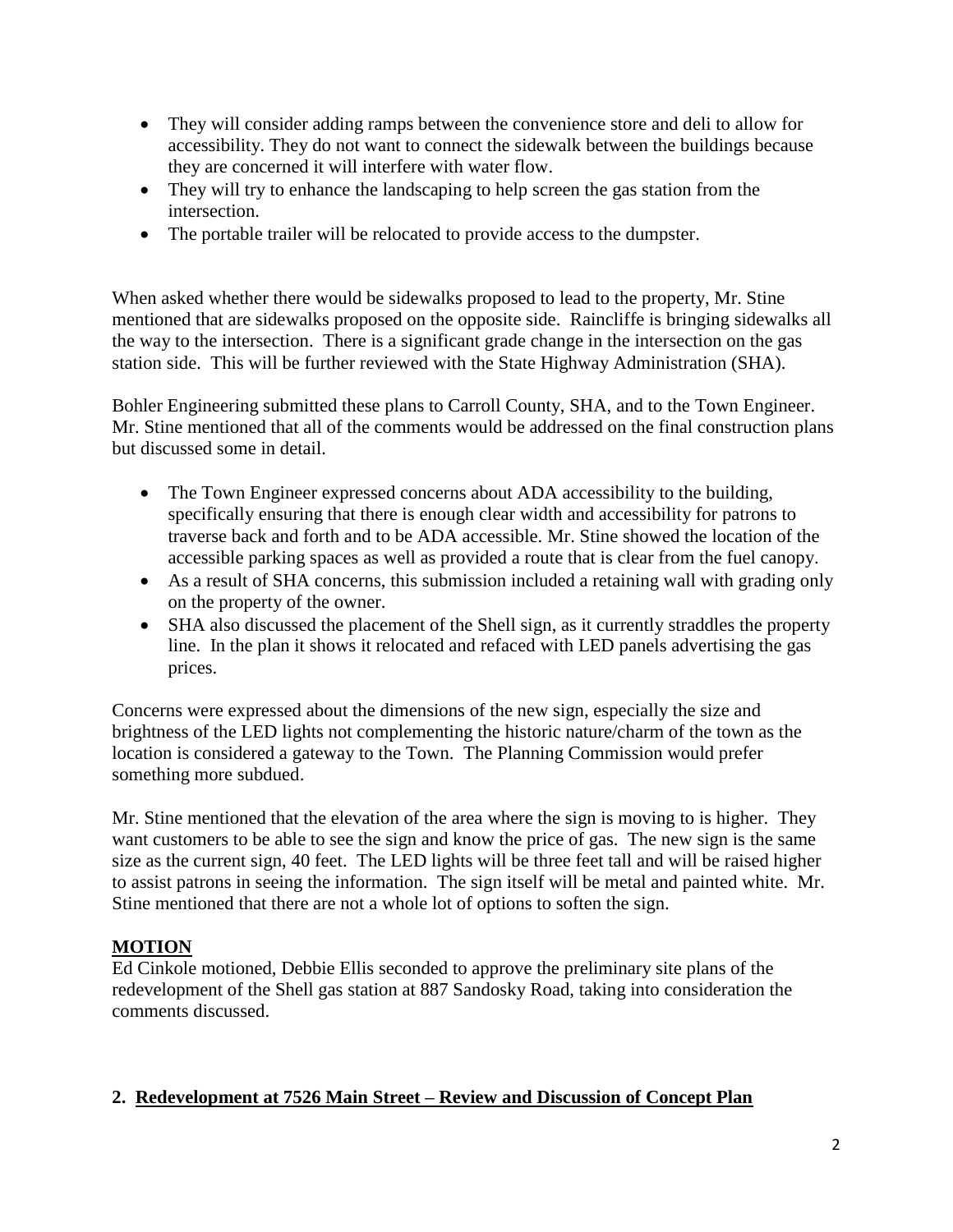Paul Mueller presented two concepts for the development for 7526 Main Street: one was his original concept with three townhomes on Main Street and a mixed use building; the second was a response to the Town's previous request for more retail on Main Street and includes a mixed use commercial building on Main Street and a mixed use building.

Mr. Mueller is presenting both plans, at least through concept, because he has not yet made the final determination about which plan will be the best option.

On both presented plans, the log cabin's the porch and one story addition will be removed. The log cabin structure and the "shingle shake" part of the building will be retained. The stone wall along the frontage will be retained.

## *Parking*

Bob Bond, Town Engineer, expressed concern about the parking deficit. Over the years as Mr. Mueller has worked on the various versions of the plans, he had made the assumption that they would use/follow the whole "fee in lieu of" provision in the Code. He feels that there is no other way to accommodate parking on site, so the only way to satisfy it is to follow the "fee in lieu of". He is not sure how to improve along Main Street and within the Historic Business District and follow the parking requirements without the "fee in lieu of."

Mr. Mueller's property at 7520 Main Street meets its required parking load. The existing building, based on its requirements, requires 19 parking spaces. Mr. Mueller indicated that he donated the land for an additional ten parking spaces and should be given credit for those spaces. The parking lot has 31 spaces. The Town owns the parking lot. Debby Ellis mentioned that the Town should get clarification on donated spaces.

### Plan 1 -

Lot 3, 4, and 5 of the Town Homes would each be owned individually with easement granted to the to the others for ingress and egress only. The egress line is placed so the townhome tenants could parallel park behind their own garage as well and not encroach on the use in common. As Mr. Mueller presented, with the mixed use building, this plan would create a deficit of 12 parking spaces.

### Plan  $2 -$

As Mr. Mueller presented, with two mixed use buildings, there would be a deficit of 20 parking spaces. In addition, the Town engineer also has concerns that the width of the new access from Main Street does not meet SHA guidelines. Mr. Burton said that he plans to meet with the SHA District Engineer onsite to provide more information about the real conditions of the site. For vehicles to get out of the parking lot of the mixed use building on Main Street, they would have to use a T-turnaround.

It was noted that both concepts will occupy the area currently available for parking for the log cabin so that might create a secondary parking deficit of five spaces.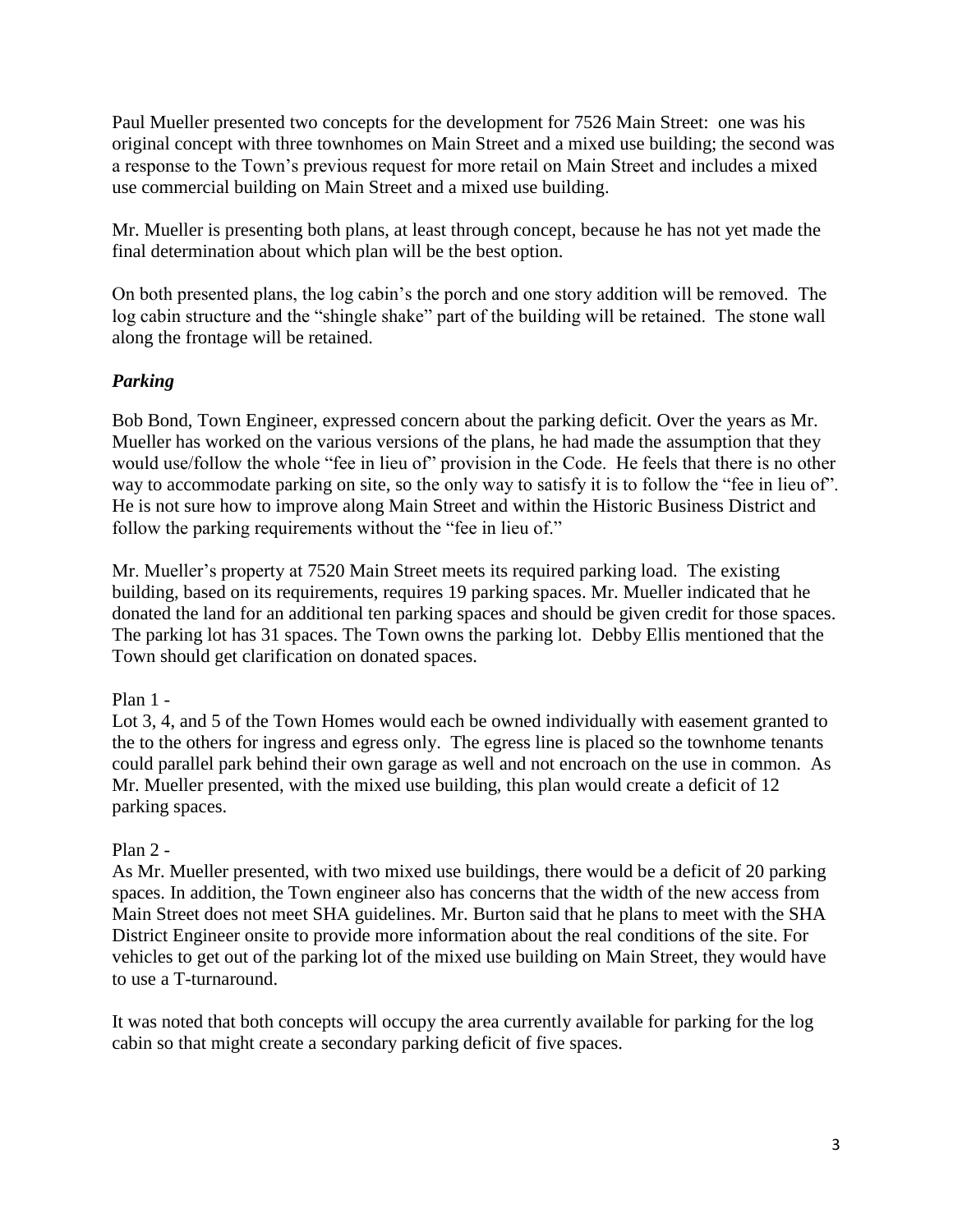Ed Cinkole explained the lot line on Main Street contributes to limitations and he recalls that the "fee in lieu of" was added for situations just like this. If infill development is to occur, it may not always be able to meet the technical requirements of parking.

Debby Ellis mentioned that the fee was put in place in case the Town had to go out and purchase a parking lot.

Dawn Ashbacher, Town Manager, explained that there is a growing concern regarding the amount of parking available downtown. She said the concerns have been repeatedly brought to her attention. Based on increased activity downtown, there may be more of a shortage than was occurring six - seven years ago versus what is being thought now. Mr. Mueller responded that the concerns are likely coming from the other end of Main Street versus where his current and proposed buildings are located.

Ms. Ashbacher also mentioned that Bob Bond, Town Engineer, only completed an initial review of the plans and stopped once he realized the parking challenges. A thorough review has not been completed at this point.

Steve Enslow mentioned that the Planning Commission still hopes to see development of the northern part of Town. He encouraged Mr. Mueller to look into possibly conducting a parking analysis using ratios and formulas in order to gain additional information regarding the actual parking conditions in that area of Town. Several members of the Commission agreed that this development would be good for the Town. Mr. Mueller has planned to pay the fee (\$1000 per space deficient) from the beginning.

## **MOTION**

Debby Ellis motioned, Ed Cinkole seconded, and it was unanimously approved, to approve the two concept plans presented for 7526 Main Street, realizing that Bob Bond, Town Engineer may have additional comments.

# **OTHER**

- 1. **Report on residential infill activity** These two unique lots pose unique challenges for development. The Town provided the Commission with updates on these two properties. No Planning Commission action was required.
	- 7270 Springfield Avenue Dawn Ashbacher provided information. It's an empty lot across from the middle school. The previous house burned down. The house would face the alley off Springfield Avenue. Ed Cinkole expressed concerns of having the home front the alley. He felt that it was unique that the home would not front Springfield Avenue as it has a Springfield Avenue address.
	- 734 Central Avenue This was a lot that was subdivided a number of years ago. This is proposed to develop a home. Bob Bond, Town Engineer, has approved final revisions.
- 2. **Update on Raincliffe** The Town approved a request from Raincliffe Properties, LLC to change the landscape buffer on a plat to match the landscape buffer shown on the final